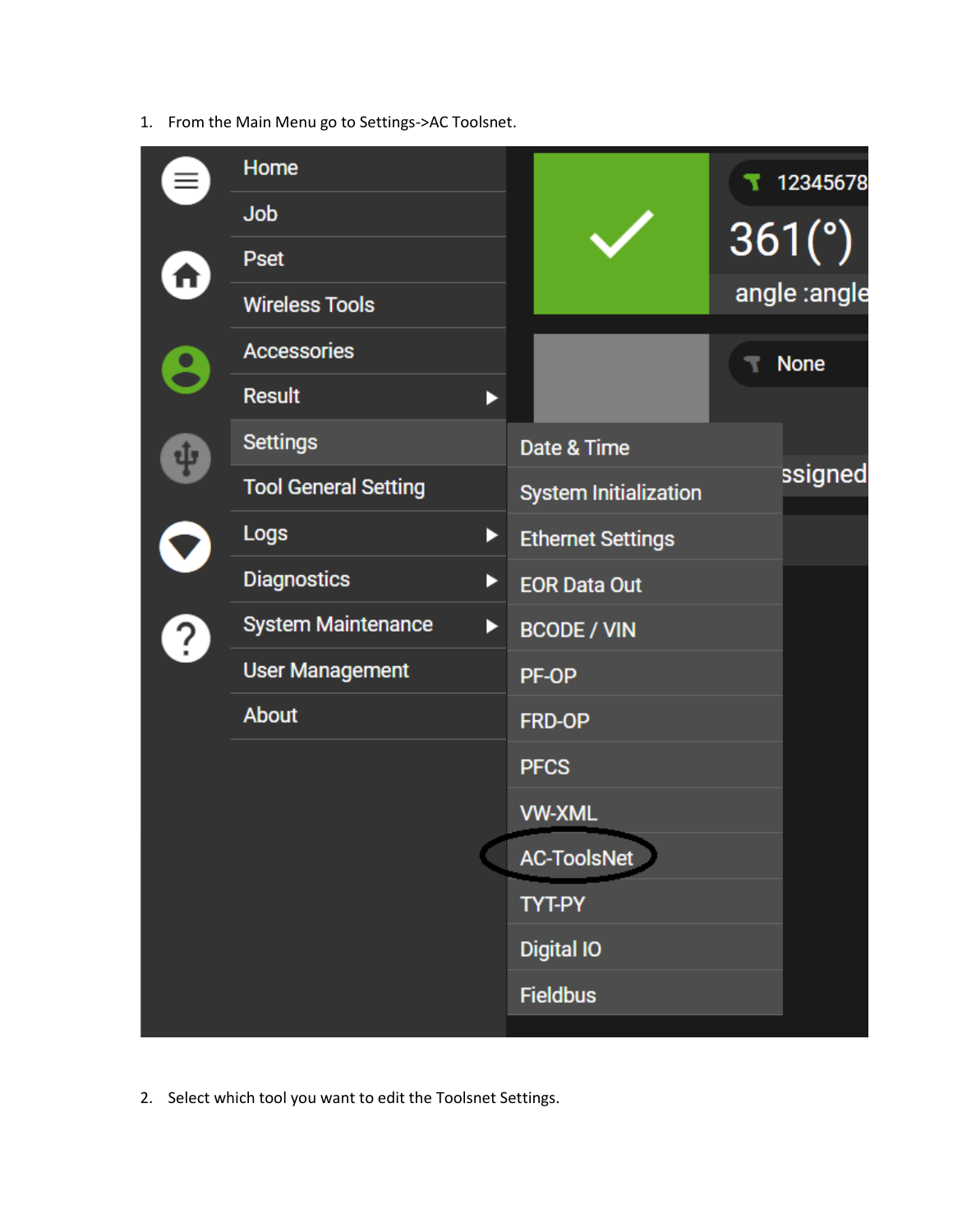| <b>AC-ToolsNet</b>     | <b>None</b>             | (6) | Ð |
|------------------------|-------------------------|-----|---|
| <b>Enable Protocol</b> | None                    |     |   |
|                        | XXXXX00000<br>123456789 |     |   |

## 3. Enable Toolsnet and Enable Logs.

| <b>AC-ToolsNet</b>     | 123456789             | $\bf \bm \Theta$<br>$^{\textregistered}$ |
|------------------------|-----------------------|------------------------------------------|
| <b>Enable Protocol</b> |                       |                                          |
| <b>Enable Logs</b>     |                       |                                          |
| <b>System Type</b>     | <b>Ingersoll Rand</b> |                                          |

- 4. The following Toolsnet parameters are defined by the user.
	- a. **System Type:** This should be Ingersoll Rand.
	- b. **PIM IP Address:** This is the address of the PIM server in ToolsNet 3.2. It should be set to the IP address of the ToolsNet client in ToolsNet 8.
	- c. **PIM Port Address:** The TCP port address for PIM communications (Default is 6575).
	- d. **Retry Interval (sec):** The amount of time to wait for message acknowledgement before sending the message again (Default 5).
	- e. **Keep Alive Timer (sec):** Repetition rate for keep alive messages (Default 30 seconds).
	- f. **Connection Retry Timer (sec):** After the number of message retries are exhausted, the connection is closed and reopened after the connection retry interval (Default 60 seconds).
	- g. **System Number:** Four digit System number identifier.
	- h. **Station Number:** Four digit Station number identifier.
	- i. **System Name:** Alphanumeric text identifier for the controller system name.
	- j. **Station Name:** Alphanumeric text identifier for the station.
	- k. **Spindle Name:** Alphanumeric text identifier for the tool.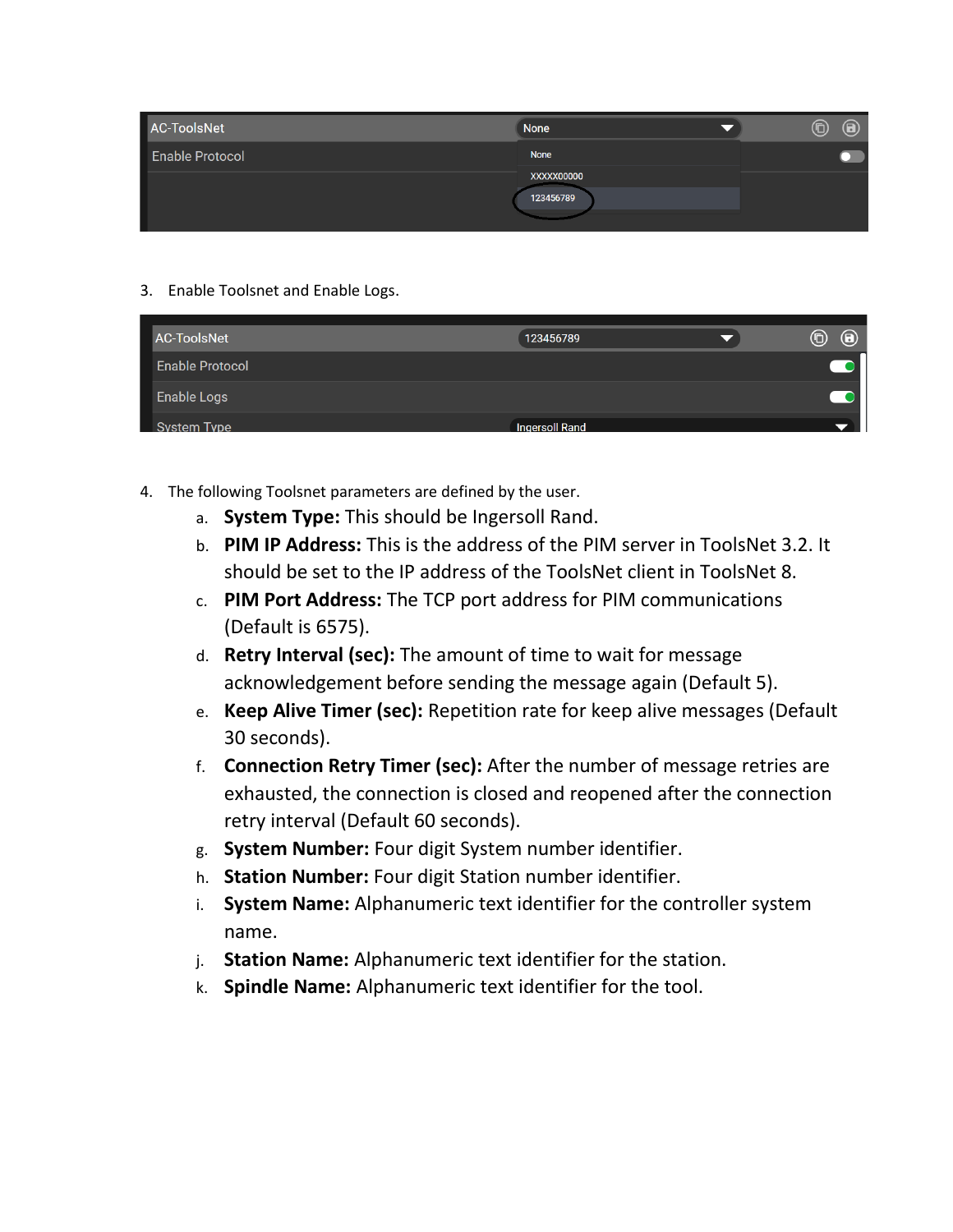| AC-ToolsNet                         | 123456789             | $^{\circledR}$<br>$\bm{\textcircled{\small{b}}}$ |
|-------------------------------------|-----------------------|--------------------------------------------------|
| <b>Enable Protocol</b>              |                       | $\overline{\phantom{0}}$                         |
| Enable Logs                         |                       | $\overline{\phantom{a}}$                         |
| <b>System Type</b>                  | <b>Ingersoll Rand</b> | $\overline{\phantom{0}}$                         |
| <b>PIM IP Address</b>               | 192.168.5.33          |                                                  |
| <b>PIM Port Address</b>             | 6575                  | I                                                |
| Retry Interval (sec)                | 5                     | ∕                                                |
| Keep Alive Timer (sec)              | 30                    |                                                  |
| <b>Connection Retry Timer (sec)</b> | 60                    |                                                  |
| <b>System Number</b>                | $\mathbf{1}$          |                                                  |
| <b>Station Number</b>               | $\mathbf{1}$          |                                                  |
| <b>System Name</b>                  | <b>INSIGHTqcx</b>     | Í                                                |
| <b>Station Name</b>                 | Station 1             |                                                  |
| <b>Spindle Name</b>                 | Spindle 1             |                                                  |

5. Click on the Save Icon in the header to save the Toolsnet settings.

| <b>AC-ToolsNet</b>     | 123456789 | E |
|------------------------|-----------|---|
| <b>Enable Protocol</b> |           |   |
| <b>Enable Logs</b>     |           |   |

6. Click on the Copy Icon in the header to copy Toolsnet settings from one tool to another.

| <b>AC-ToolsNet</b>     | 123456789 | F |
|------------------------|-----------|---|
| <b>Enable Protocol</b> |           |   |
| <b>Enable Logs</b>     |           |   |

- 7. Assign a unique IP Address for each tool. Ensure that the IP Addresses have the same subnet as the first Ethernet port (0).
	- a. From the Main Menu, go to Wireless Tools.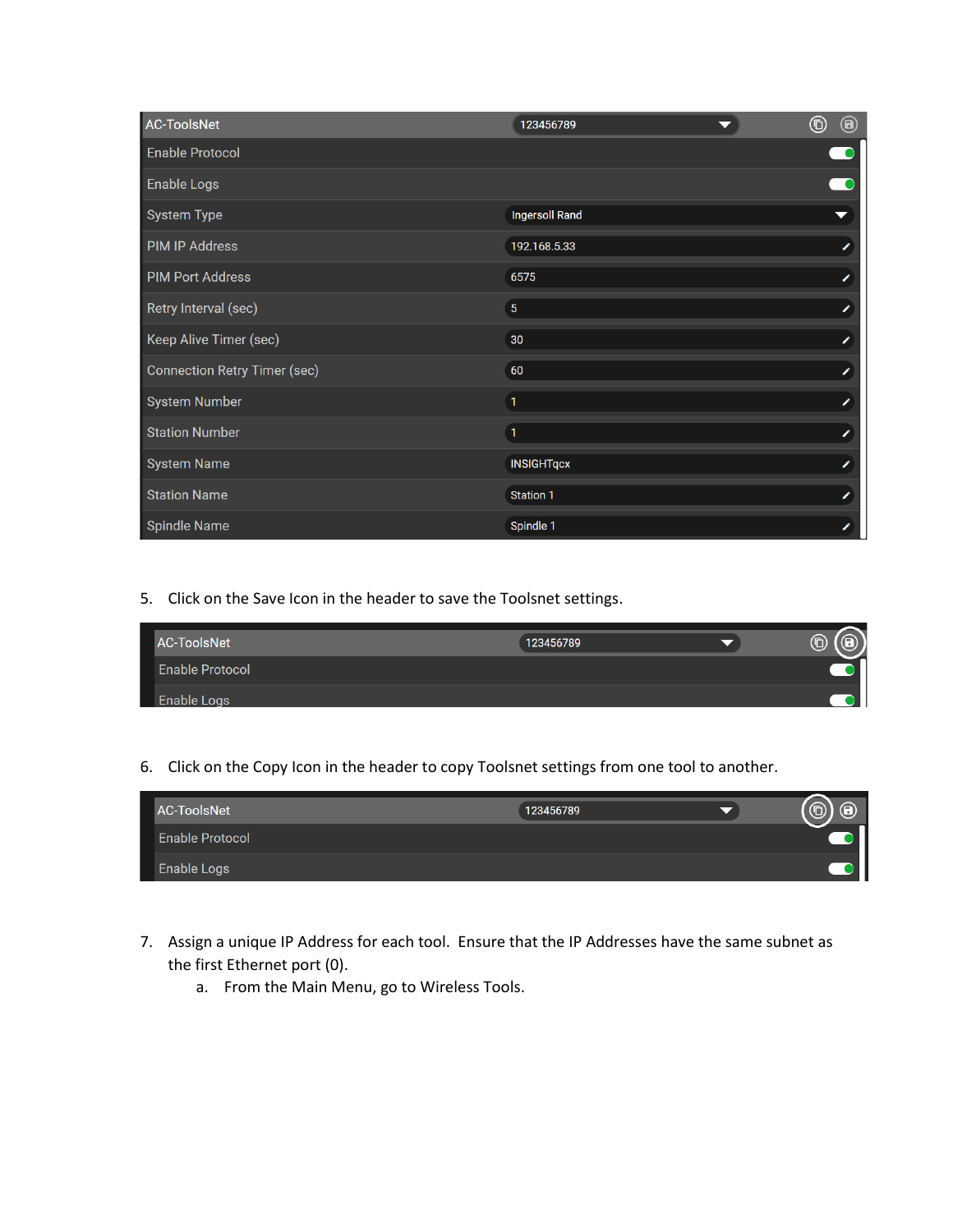

b. Select a tool and go to Tool Settings.

| <b>Wireless Tools</b> |                |           |                |
|-----------------------|----------------|-----------|----------------|
| <b>Radio Settings</b> |                |           | $\circledast$  |
| 1. XXXXX00000         | $\circledcirc$ | $\bullet$ | $\circledcirc$ |
| 2.123456789           | O              |           |                |
| Available Tools (2)   |                | Pair      |                |

c. Assign the appropriate IP Address and Save.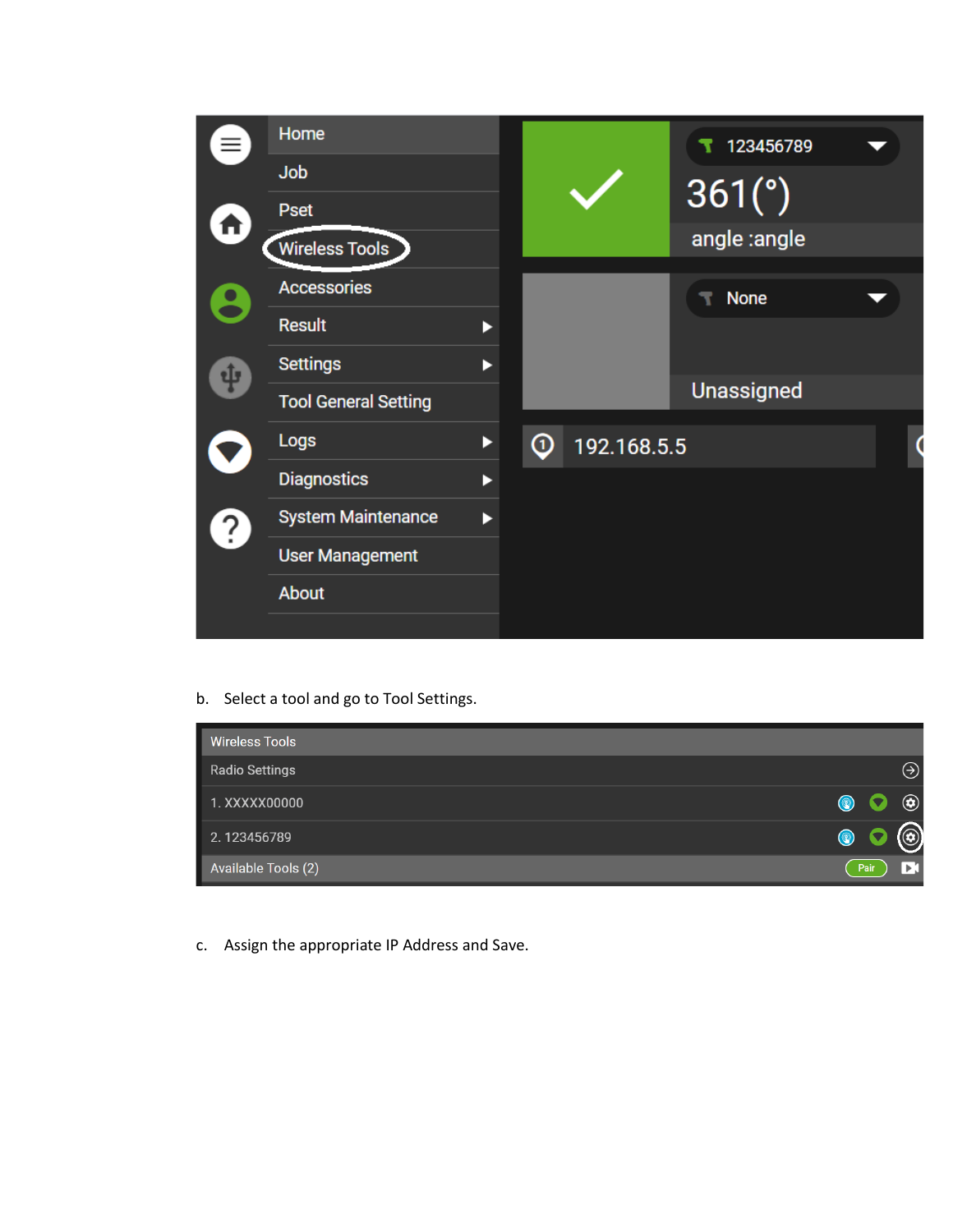| Tool Settings<br>$\odot$              | $\textcircled{\small{1}}$ |
|---------------------------------------|---------------------------|
| 123456789                             | ⊘                         |
| <b>MAC Address</b>                    | 16:6B:20:31:02:00:00:00   |
| <b>IP Address</b>                     | 192.168.5.100             |
| <b>Job Selection</b>                  | Internal-Display          |
| <b>Boot Job</b>                       |                           |
| <b>Persist IO State on Disconnect</b> |                           |
| <b>Model Number</b>                   | QXX2AT18PS6               |
| <b>Serial Number</b>                  | 123456789                 |

8. When connected to the Toolsnet server, the AC Toolsnet status button on the Home screen will turn Green.

| $\bullet$ angle<br>$\overline{\phantom{a}}$ |                               |                                 |                          | $50\%$                                                   |      | $\overline{\bullet}$ $\overline{\bullet}$ $\circ$ $\circ$ |
|---------------------------------------------|-------------------------------|---------------------------------|--------------------------|----------------------------------------------------------|------|-----------------------------------------------------------|
|                                             |                               |                                 |                          |                                                          |      |                                                           |
|                                             |                               |                                 |                          |                                                          |      |                                                           |
|                                             | X Angle(°)                    |                                 |                          |                                                          |      | 不 1.00                                                    |
|                                             |                               |                                 |                          |                                                          |      |                                                           |
|                                             |                               |                                 |                          |                                                          |      | $\overline{+}$ 0                                          |
|                                             |                               |                                 |                          |                                                          |      | $\bigcirc$                                                |
|                                             |                               |                                 |                          |                                                          |      |                                                           |
|                                             |                               |                                 |                          |                                                          |      |                                                           |
|                                             |                               |                                 |                          |                                                          |      |                                                           |
|                                             |                               |                                 |                          |                                                          |      |                                                           |
|                                             |                               |                                 |                          |                                                          |      |                                                           |
|                                             |                               |                                 |                          |                                                          |      |                                                           |
|                                             |                               |                                 |                          |                                                          |      |                                                           |
|                                             |                               |                                 |                          |                                                          |      |                                                           |
|                                             |                               | PF-OP                           |                          |                                                          |      |                                                           |
|                                             | $\circledcirc$<br>176.168.5.6 | 361<br>$\odot$<br>192.168.5.100 | $\overline{\phantom{a}}$ | 不 396<br>@360<br>$\frac{1}{2}$ 324<br><b>AC-ToolsNet</b> | 0.09 | $\bigstar$ Torque(Nm)                                     |

9. Below are sample results using a Toolsnet simulator.